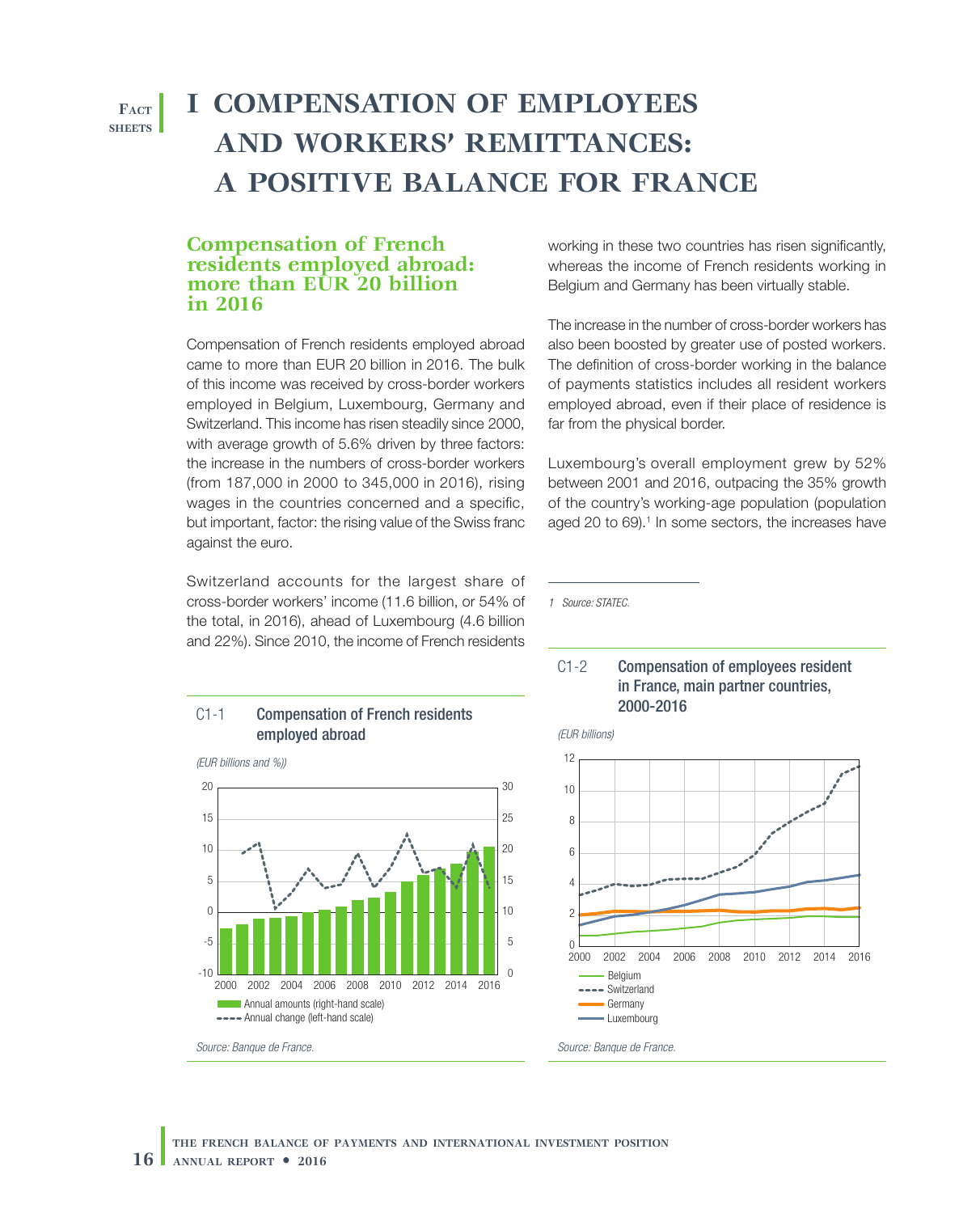

#### C1-3 Number of cross-border workers in Luxembourg by place of residence



**Fact sheets**



#### *Source: Banque de France.*

country receiving the funds. This amount has more than doubled since 2000, with average growth of 5.6% over the period, making France one of the top ten fund exporting countries (in nominal terms).

*2 Source: STATEC.*

*3 Source: Swiss Federal Statistics Office, Cross-border worker statistics 2014.*

- *4 On the other side, transfers received from abroad came to less than 0.5 billion.*
- *Consequently, they are not discussed here.*



*(% of total in 2016)*



#### been outstanding, with 85% growth in information and communication services, and 110% growth for specialised and support services. At the same time, French imports from Luxembourg of professional and management consulting services, which lend themselves to the use of posted workers, rose by 580%, from 110 billion to 640 billion, between 2011 and 2015. The same pattern is seen with Belgium, but to a less marked degree, with 50% growth over the same period.

In 2016, cross-border workers accounted for 42% of total domestic employment in Luxembourg. Half of these workers are French residents, or 90,380 workers out of 177,000 in the third quarter of 2016.<sup>2</sup> In Switzerland, cross‑border workers account for 5.7% of domestic employment. This figure represents 287,000 workers, of whom some 50% are French residents.3

## **Resident workers' remittances came to 10 billion4**

Resident workers' remittances of funds to other countries from France came to 10.0 billion in 2016, which is about 0.4% of GDP. This figure was up by 2% over 2015 (9.8 billion) and by 8% over 2014 (9.2 billion). The increase is of the same order of magnitude for any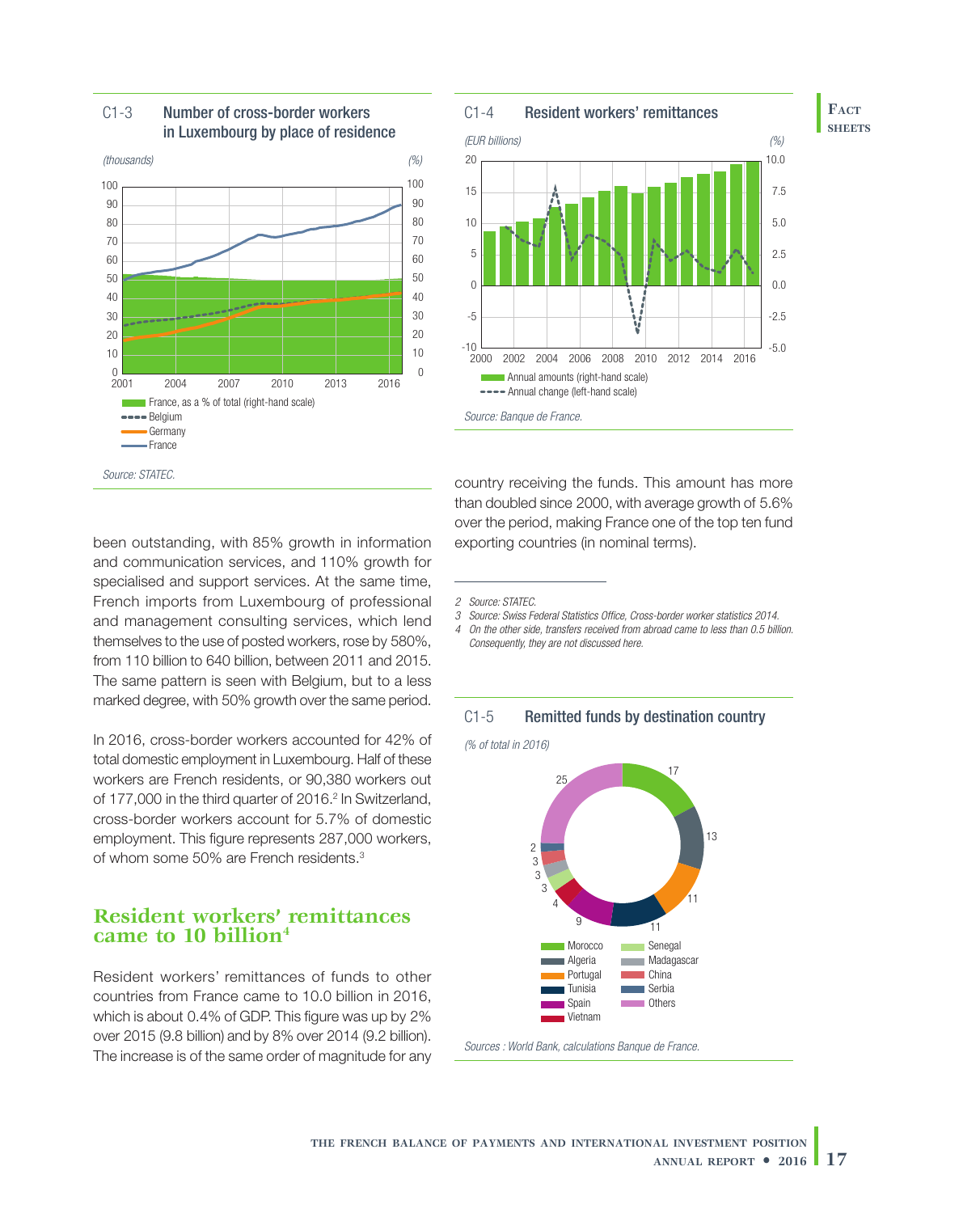#### **Fact sheets**

The amount of these remittances outstrips France's official development assistance, even though France is the fifth largest donor in the world, with 8.1 billion in direct aid<sup>5</sup> in 2015.

The distribution of the remitted funds by country has been fairly stable. The top five beneficiary countries in 2016 were the same as in 2000. However, these five countries' share of total remittances increased from 56% in 2000 to 62% in 2016. Algeria, Tunisia and Morocco account for 4.4 billion in remittances, which is more than 40% of the total.

Behind the top five beneficiary countries, however, the top ten list in 2015 saw the arrival of countries that had been receiving very small amounts in 2000, such as Vietnam, Senegal, Madagascar, China and Serbia. These countries replaced Poland, India, Lebanon, Turkey and even the United States in the top ten.

Generally speaking, there has been little change in remittances to European countries in the last ten years, while remittances to Africa increased sharply. Consequently, Europe's share of the total, standing *5 Source: France Diplomatie.*

#### C1-6 The leading destinations of funds remitted by French residents by geographical zones



*Sources: World Bank, calculations Banque de France.*